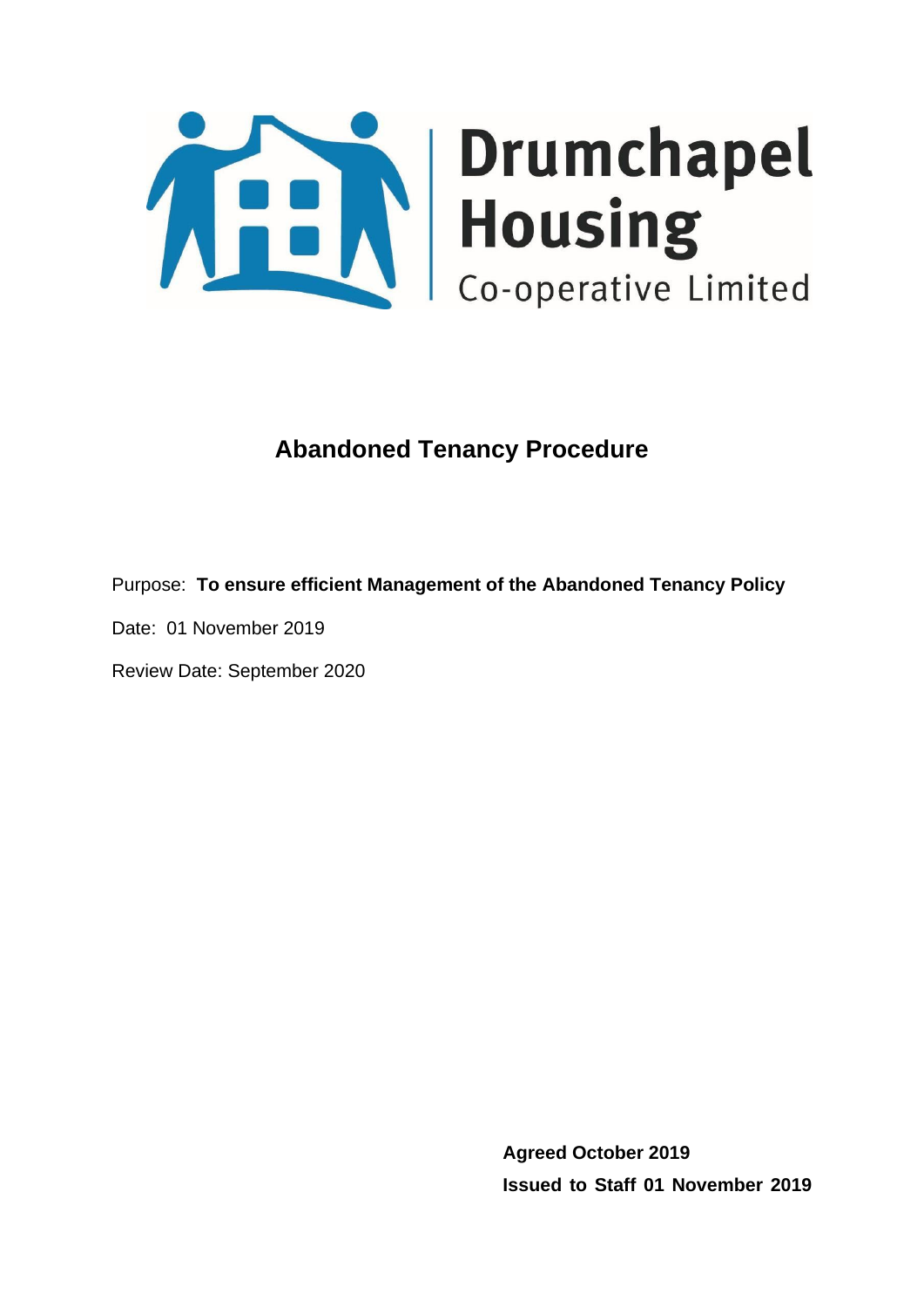# **1. Introduction**

1.1 The Housing (Scotland) Act 2001 (sections 17 - 21) and the Tenancy Agreement (section 6.4 "By Abandonment By You" ) gives Drumchapel Housing Co-operative Limited the right to enter houses which are unoccupied and where there are reasonable grounds to believe that it is abandoned, to secure against vandalism and repossess the property.

The Scottish Secure Tenancy Agreement signed by the tenant places a contractual obligation on the tenant to occupy the house as their only or principal home.

These procedures set out the process that should be followed in dealing with abandoned tenancies.

#### **2. Establishing if a house has been abandoned**

- 2.1 When a house is abandoned or appears to be abandoned, certain checks should be made to establish that the house is unoccupied and that the tenant does not intend to occupy the house as his principal home. The checks which are most appropriate will be determined by the individual circumstances of each case.
- 2.2 A **Procedure Checklist** (Appendix 1) designed to help Officers through this process is provided in standard forms. This is intended as a guide to good practice.
- 2.3 Warning signs to be aware of and checks to be carried out are listed below. This is not intended to be exhaustive.
	- ➢ Does the house look abandoned? Look through windows and letterbox.
	- $\triangleright$  Are there leaflets or letters stuck in the letterbox?
	- $\triangleright$  Find out when the tenant was last seen by neighbours, carers etc. or whether they know of the tenant's whereabouts, e.g. on holiday, working away (being aware of GDPR)
	- $\triangleright$  Check the rent account for the last payment made and by which method.
	- ➢ Check with DWP/Housing Benefit for any recent changes to the tenant's circumstances.
	- ➢ Contact any next of kin noted in SDM.
	- ➢ When were Gas Service/repairs last carried out.
	- ➢ Contact any other relevant outside agencies e.g. Social Work, Support Agency, Employer.
	- $\triangleright$  Does the tenant suffer from any disability or have a medical condition (deaf, partially deaf or has a problem with their sight or mobility or heart problems).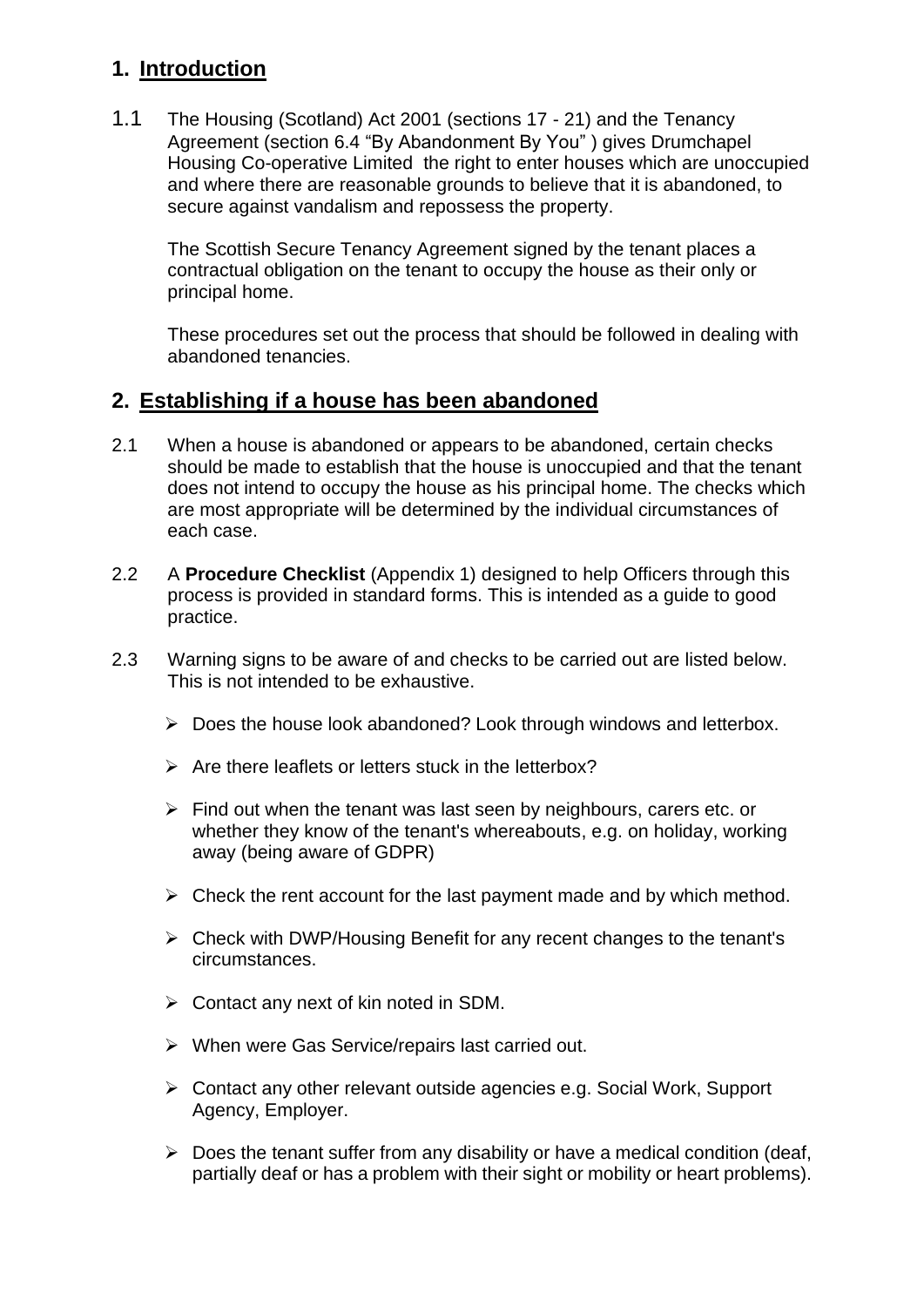# **3. Abandonment notices**

- 3.1 Once staff are satisfied that the house is unoccupied the Housing Officer should serve a **First Notice of Abandonment (Appendix 2).** The maintenance team should be advised at this stage.
- 3.2 Further checks should be carried out after the initial Notice has been served and before a **Final Notice of Abandonment (Appendix 3)** is served after 28 days have elapsed i.e. if the first Notice was served on the 1st of the month, then second and final notice should not be served until the 30th.
- 3.3 Both notices should be hand delivered by two members of staff. The notice should be served separately on the tenant and joint tenant. The envelopes containing the notices should be clearly marked **'Statutory Notice'**.
- 3.4 If the property is being occupied by a third party (i.e. someone who is not the tenant, has property been sublet/assigned), then the Abandoned House Procedure does not apply, legal advice will be sought by the Co-operative.
	- $\triangleright$  If the person in the house is the spouse of the tenant, then they may have occupancy rights to the property. A child of the tenant who is over 16 and has lived in the house for 12 months or more may be entitled to succeed to the tenancy.
	- $\triangleright$  If the person is not the spouse, partner or child who is eligible to succeed to the tenancy, then they do not have the right to occupy the house and should be served with a Notice of Proceedings. Any qualifying occupier has the right to appeal to the court to have their say on the effects of being ejected from the property.

# **4. Termination of Scottish Secure Tenancy**

- 4.1 Should the tenant fail to contact Drumchapel Housing Co-operative Limited in person or in writing then the property can be recovered.
- 4.2 The locks should be changed and the house repossessed.
- 4.3 The tenancy should be terminated on SDM, reason for termination should be Abandonment.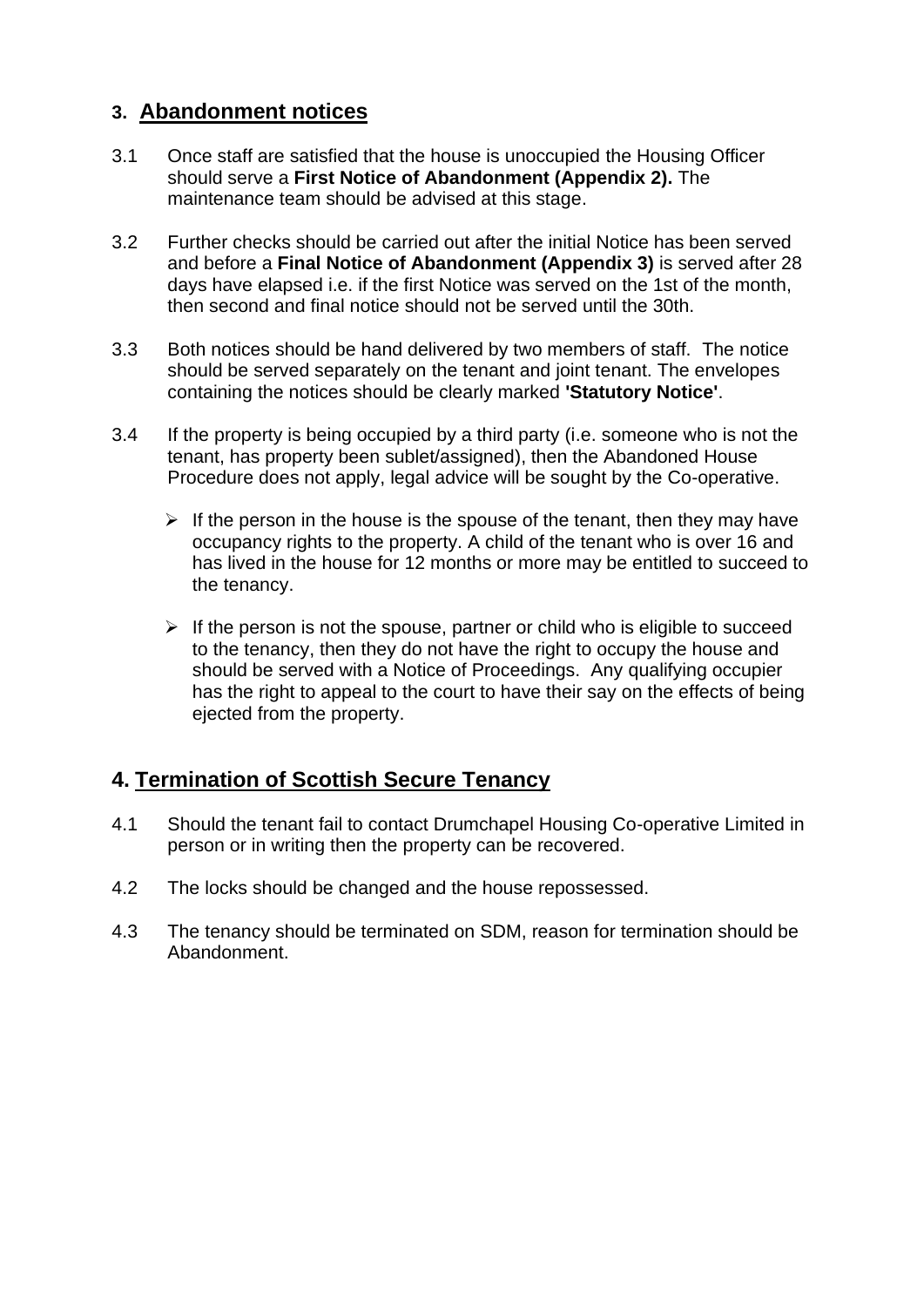# **5. Personal belongings/property found within an abandoned house**

- 5.1 The house should be inspected by two members of staff, an **inventory (Appendix 4)** and photographs should be taken.
- 5.2 If upon inspection it is found that the tenant has left household items and/or personal belongings within the house:
	- $\triangleright$  If in the opinion of the two inspecting officers, the property left is deemed of value a **Property Notice (Appendix 5)** and an **Inventory** will be served on the tenant. The property will be stored for a maximum of 6 months and will be released to tenant on payment of any money owed e.g. cost of transport, storage costs etc.
	- $\triangleright$  If in the opinion of the two inspecting officers the property is deemed of insufficient value i.e. the cost of transport, storage along with rent arrears are greater than the value of the property, the Co-operative will arrange for its' disposal.
- 5.3 A record of property put into storage will be recorded on SDM and on the **Abandoned House Register** (G/Drive, admin current, departments, housing, registers, abandoned properties).
- 5.4 Any items deemed as hazardous should be reported to the maintenance team or relevant agency as soon as possible.
- 5.5 When former tenant contacts us to recover the personal belongings/property we have stored, we will advise them of the costs incurred. Former tenant will be required to pay these costs before the property is released to them. The **Property Release Form (Appendix 6)** should be completed.

# **6. Tenants right to recourse**

6.1 A tenant who is aggrieved by the termination of tenancy under Section 19 of the Housing (Scotland) Act 2001 may raise proceedings in the Sheriff Court within six months after the date of termination. Detailed records must therefore be kept of all checks carried out and any Notices delivered.

#### **7. Abandonment by Joint Tenant (Housing (Scotland) Act 2001, section 20)**

- 7.1 If the Co-operative has reasonable grounds to believe that a joint tenant has abandoned their tenancy and does not intend to occupy it as his/her principal home; the Co-operative will serve a **First Notice of Abandonment (Joint Tenant) (Appendix 2a),** a copy of the notice should be hand delivered to address of joint tenancy, a copy should also be sent recorded delivery if we have details of new address. A copy of this letter will also be delivered to the other joint tenant with a covering letter **(Appendix 2b).**
- 7.2 If the joint tenant has failed to contact us a **Final Notice of Abandonment (Joint Tenant) (Appendix 3a)** will be served after 28 days have elapsed. This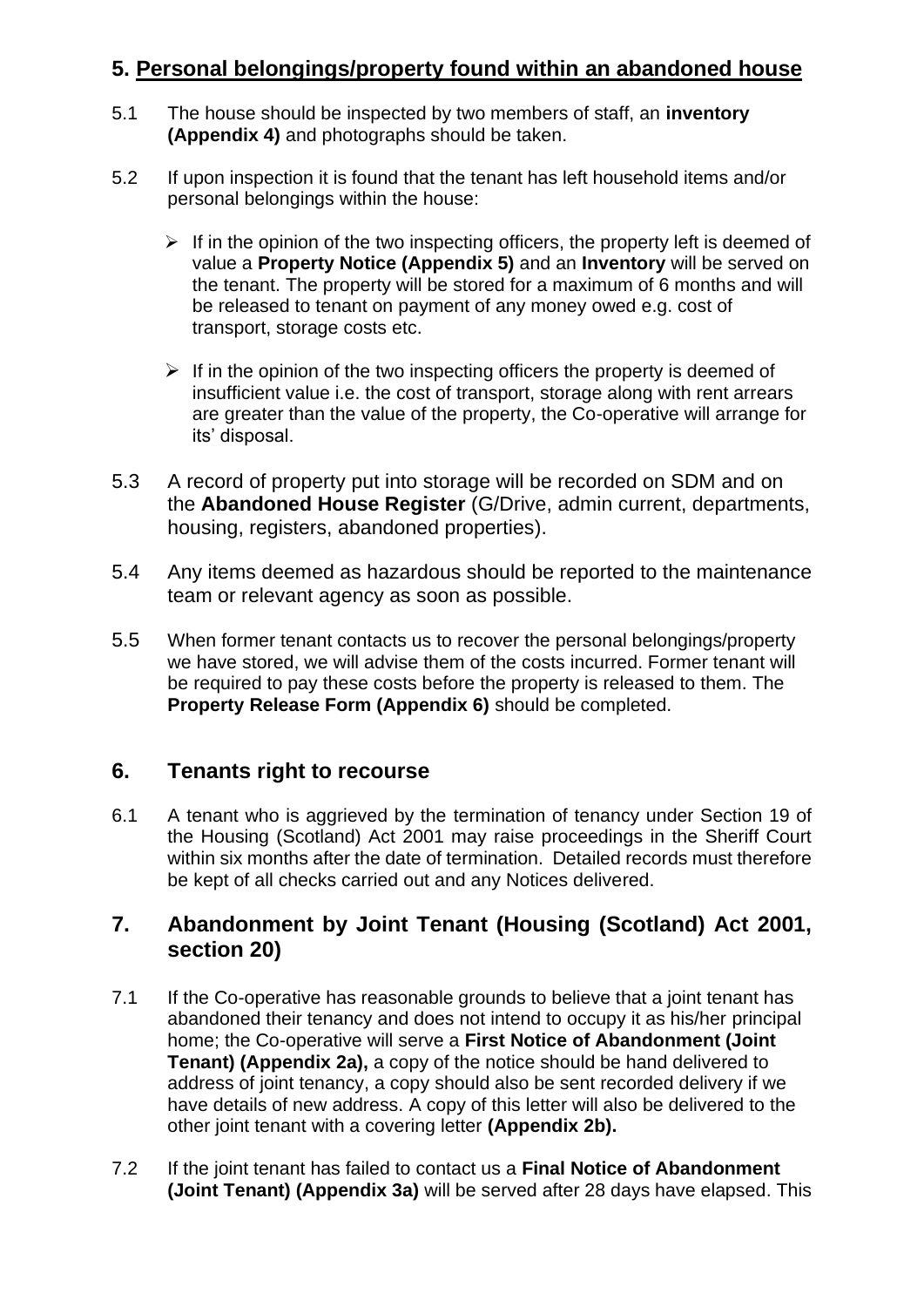will be hand delivered, a copy should also be sent recorded delivery to new address, if known, and a copy of notice will be delivered to other joint tenant with covering letter **(Appendix 3b).** The joint tenant's interest in the house will be terminated when 8 weeks have elapsed from date of final notice.

7.3 When 8 weeks have elapsed from the final notice of abandonment SDM should be amended, removing the joint tenant. Tenancy will continue for remaining tenant; a new tenancy agreement should not be signed.

#### **8. Joint tenants right to recourse**

8.1 A joint tenant who is aggrieved by the termination of his/her interest in the tenancy may raise proceedings within 8 weeks from the date the final notice of abandonment was served. Detailed records must therefore be kept of all checks carried out and any Notices delivered.

#### **9. Keys returned to Drumchapel Housing Co-operative Limited with no Termination of Tenancy Form**

9.1 If a tenant comes into office to hand in keys and they have not completed Termination of Tenancy Form, they should be asked to complete the form giving 28 days' notice as required. If the tenant is not willing to do this, they should be advised that they will continue to be responsible for the rent liability until the abandonment procedure has been carried out.

#### **10. GDPR Privacy Statement**

10.1 The Co-operative will gather and use certain information about individuals in accordance with GDPR. Staff members have a responsibility to ensure compliance with the terms of the privacy policy and to collect, handle and store personal information in accordance with relevant legislation. The Fair Processing Notice (FPN) details how personal data is held and processed.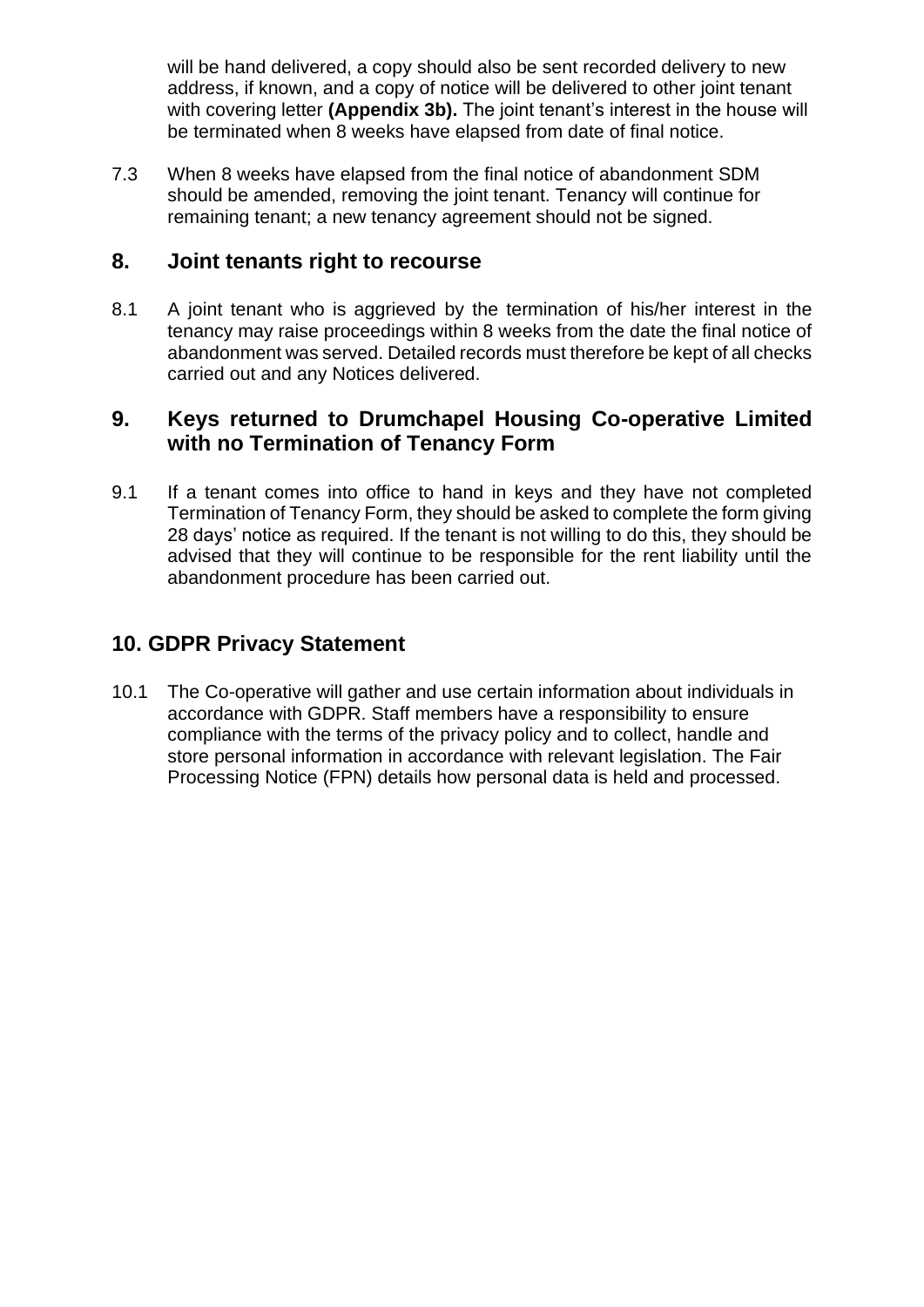

# **ABANDONED HOUSE PROCEDURE CHECKLIST**

Use this checklist to keep a written record of actions taken. Note the date and time of visits or telephone calls, names of contacts and any commitments made by others and initial any entry on the form so that it is clear who has carried out the check(s)

| <b>Tenant Number:</b>          |  |
|--------------------------------|--|
| <b>Tenant Name:</b>            |  |
| <b>Other Occupant Details:</b> |  |
|                                |  |
|                                |  |
|                                |  |
| <b>Address &amp; Postcode:</b> |  |
| <b>Housing Officer:</b>        |  |

**How was Drumchapel Housing Co-operative Limited made aware of abandoned property?**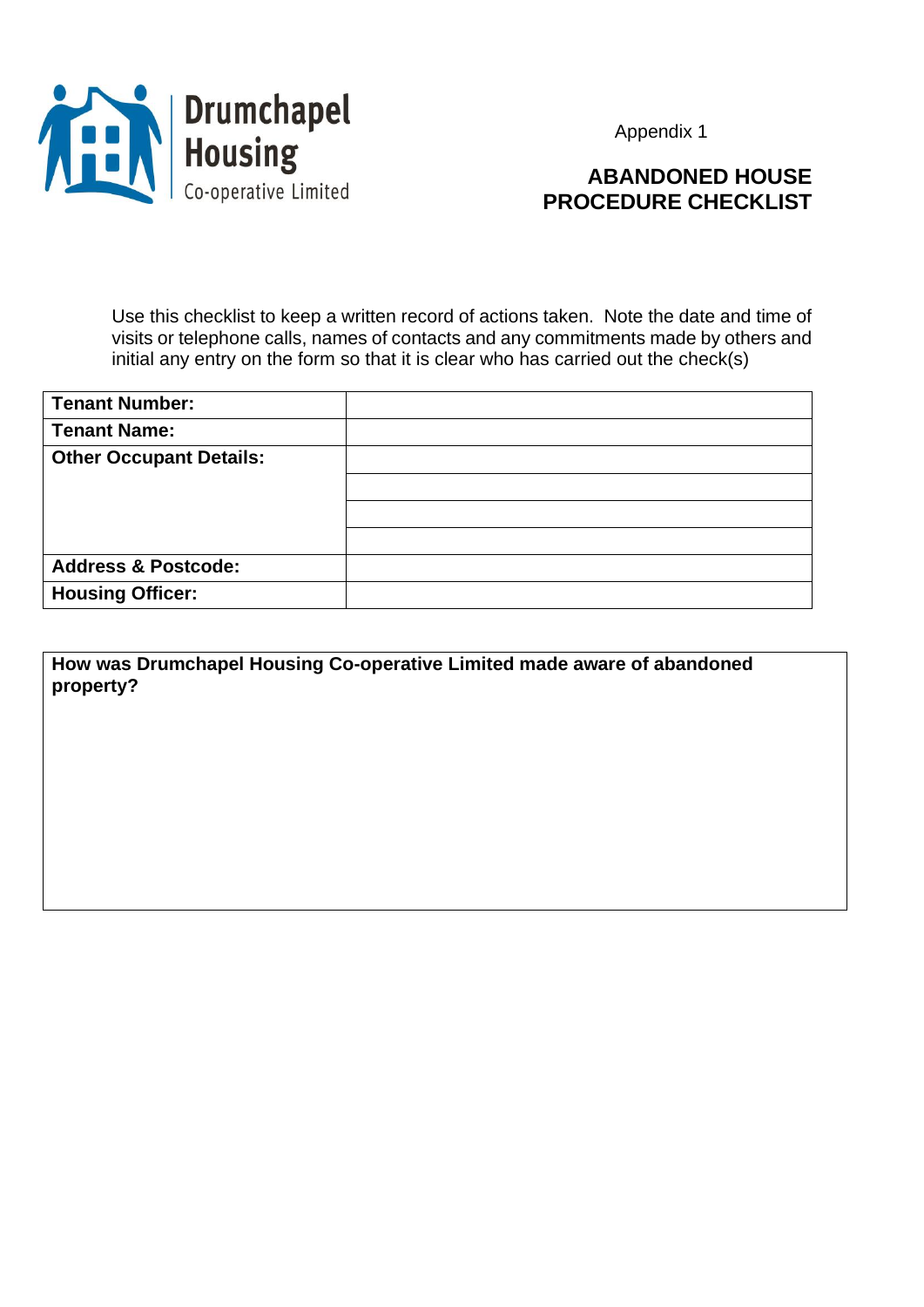| <b>Checks Carried Out</b>                                                                                           |           |                       |                                                                         |
|---------------------------------------------------------------------------------------------------------------------|-----------|-----------------------|-------------------------------------------------------------------------|
| <b>Action</b>                                                                                                       | Date/Time | <b>Notes/Comments</b> | <b>Follow up Action</b><br><b>Required and Date</b><br><b>Completed</b> |
| Visits to property                                                                                                  |           |                       |                                                                         |
| Look through letterbox<br>and/or windows                                                                            |           |                       |                                                                         |
| Contact neighbours to<br>establish:<br>- when tenant last seen<br>- when lights last on                             |           |                       |                                                                         |
| Has there been repairs<br>carried out recently                                                                      |           |                       |                                                                         |
| When was last Gas<br>Service                                                                                        |           |                       |                                                                         |
| <b>Contact Next of</b><br>Kin/Workplace                                                                             |           |                       |                                                                         |
| Check rent account,<br>when was last payment<br>received                                                            |           |                       |                                                                         |
| Check with DWP/Housing<br>Benefit (re any changes)                                                                  |           |                       |                                                                         |
| Is the tenant known to<br>have a hearing and/or<br>sight problem, or any<br>other physical disability?              |           |                       |                                                                         |
| <b>Other Agencies</b><br>- Social Work Department<br>- Women's Aid<br>- Glasgow City Council<br>- Utility Companies |           |                       |                                                                         |
| <b>Police/Prison Service</b>                                                                                        |           |                       |                                                                         |
| <b>Other Checks</b>                                                                                                 |           |                       |                                                                         |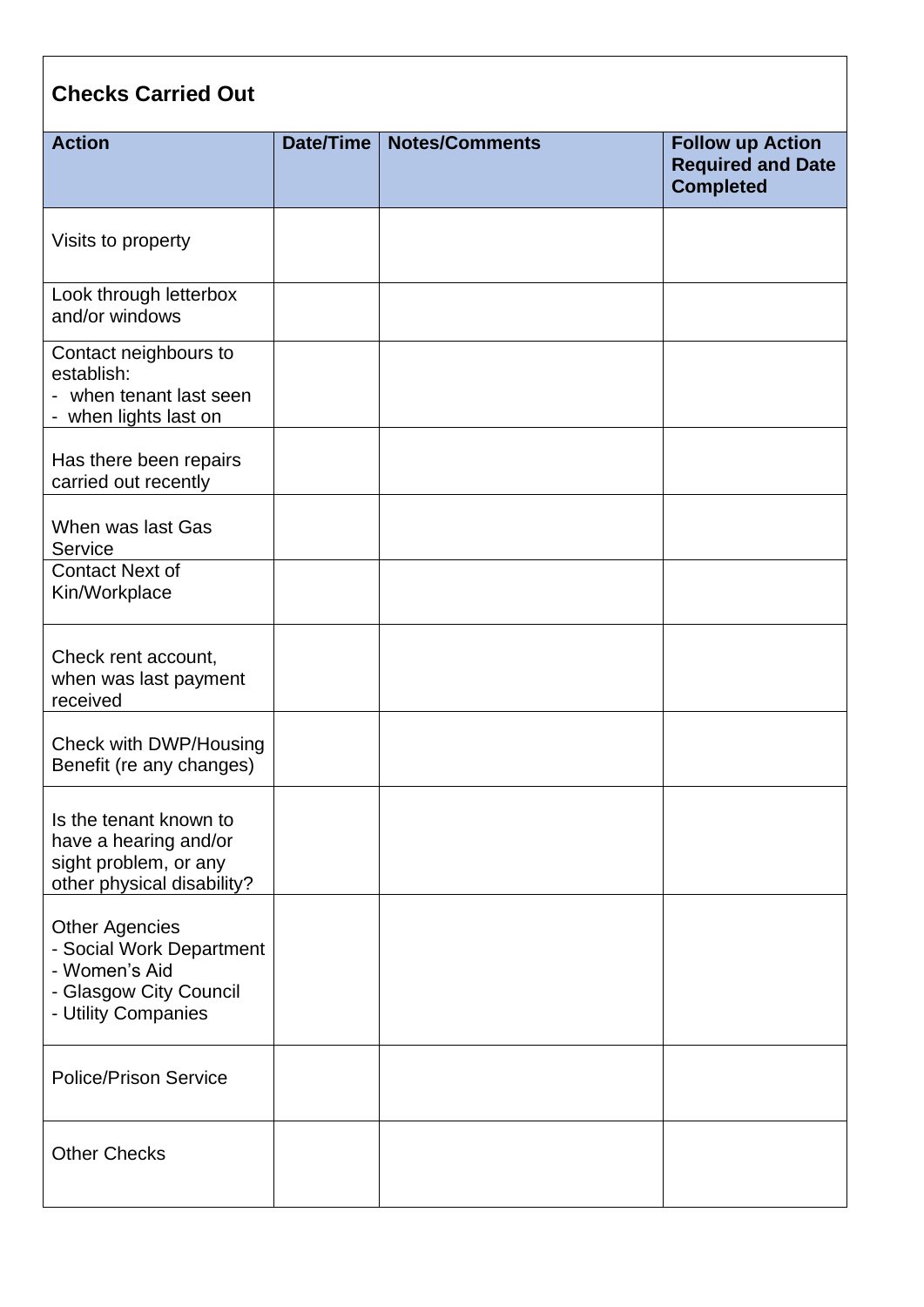# **Procedures Carried Out**

| <b>Action</b>                                                              | Date/Time | <b>Notes/Comments</b> | <b>Signed By</b>                    |
|----------------------------------------------------------------------------|-----------|-----------------------|-------------------------------------|
|                                                                            |           |                       |                                     |
| <b>First Abandoned Notice</b><br>Served                                    |           |                       | Senior<br>Management,<br>Signature: |
| Second Abandoned<br><b>Notice Served</b>                                   |           |                       | Senior<br>Management,<br>Signature: |
| Decision to Force Entry                                                    |           |                       | Senior<br>Management,<br>Signature: |
| <b>Force Entry Carried Out</b><br>- Details of who attended                |           |                       | Senior<br>Management,<br>Signature: |
| <b>Keys Received</b>                                                       |           |                       |                                     |
| <b>Property Notice Served</b>                                              |           |                       |                                     |
| House, including<br>cupboards checked for<br>tenant, persons or<br>animals |           |                       |                                     |
| Inventory of Property and<br>Photos Taken                                  |           |                       |                                     |
| Property<br>Boarded/Secured                                                |           |                       |                                     |
| Any Other Actions                                                          |           |                       |                                     |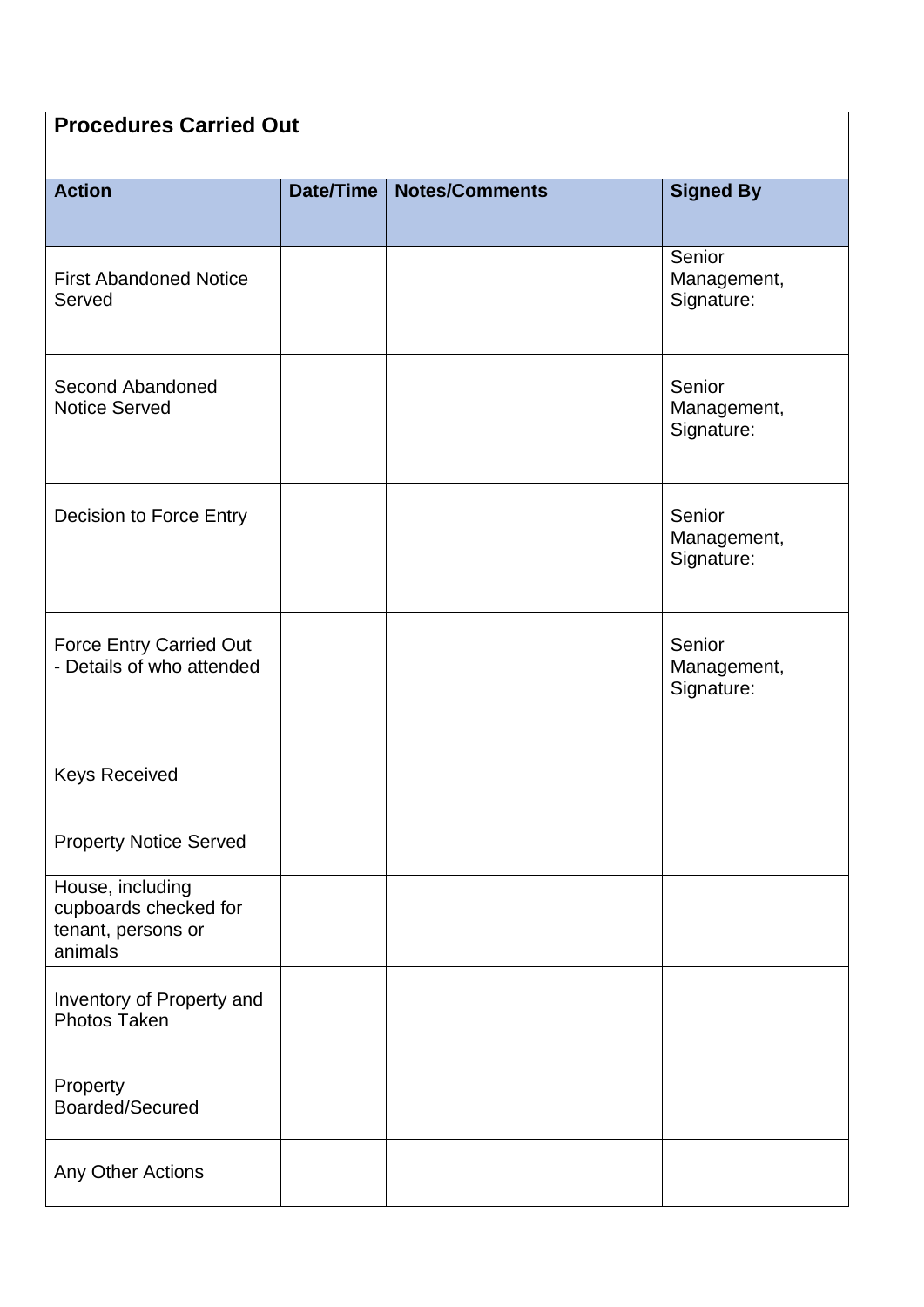### **FIRST NOTICE OF ABANDONMENT** Appendix 2

# **Delivered by hand**

Tenant Name **Date:** as typed

Address line 1 **Drumchapel** GLASGOW G15

#### To: **Section 17 - 21 of the Housing (Scotland) Act 2001: Notice of Abandonment**

I have reason to believe that your dwelling house at is unoccupied and that you do not intend to occupy it as your only principal home.

\_\_\_\_\_\_\_\_\_\_\_\_\_\_\_\_\_\_\_\_\_\_\_\_\_\_\_\_\_\_\_\_\_\_\_\_\_\_\_\_\_\_\_\_\_\_\_\_\_\_\_\_\_\_\_\_\_\_\_\_\_\_

I therefore give notice that if you intend to occupy it as your principal home, you must inform me in writing within 28 days of the date shown at the top of this letter.

I further advise you that if it appears to Drumchapel Housing Co-operative Limited at the end of the 28 days' notice that you do not intend to occupy the house as your principal home, your tenancy of the house will be terminated with immediate effect.

#### **Property Left in House**

In accordance with the Scottish Secure Tenancies (Abandoned Property) Order 2002, if there is property in the house, I hereby give you notice that you must collect it from the house within 28 days of the date shown at the top of this notice.

If you have not collected the property within 28 days, it will be disposed of, unless its value exceeds the cost of storing it, plus any arrears you owe us in connection with the tenancy, in which case we will store it for six months from the date of repossession of the house. If you have not collected the property, and paid us for its storage and delivery to you within six months of the date of repossession of the house, we will dispose of it.

| Signed by:    | on behalf of Drumchapel Housing Co-operative Limited |
|---------------|------------------------------------------------------|
| Position:     |                                                      |
| Witnessed by: | on behalf of Drumchapel Housing Co-operative Limited |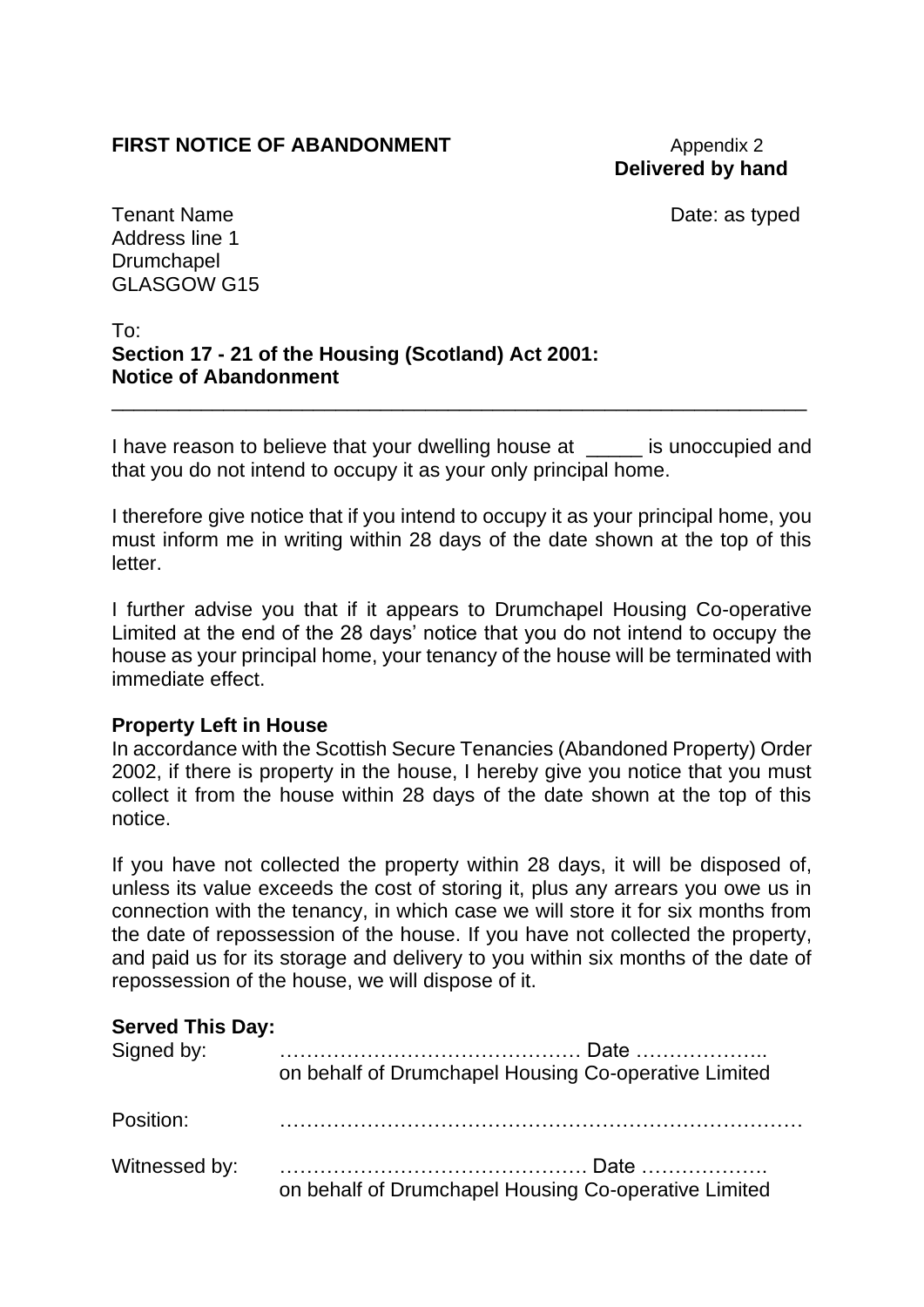Position: ............................................................................................

#### **FIRST NOTICE OF ABANDONMENT (Joint Tenant) Delivered by hand**

Appendix 2a

Date: as typed

Tenant Name Address line 1 Drumchapel GLASGOW G15

To:

#### **Section 20 of the Housing (Scotland) Act 2001: Notice of Believed Abandonment**

I have reason to believe that you are not occupying the house at\_\_\_\_\_\_\_\_\_\_\_\_\_\_\_ and that you do not intend to occupy it as your principal home as a joint tenant for the following reason(s):

\_\_\_\_\_\_\_\_\_\_\_\_\_\_\_\_\_\_\_\_\_\_\_\_\_\_\_\_\_\_\_\_\_\_\_\_\_\_\_\_\_\_\_\_\_\_\_\_\_\_\_\_\_\_\_\_\_\_\_\_\_\_

(type reason(s))

Please contact Drumchapel Housing Co-operative Limited in writing within 28 days to advise if you intend to occupy the house as your principal home.

If you fail to contact us a further notice will be served, this notice will bring your interest in the joint tenancy of **with the set of the set of the set of the set of the set of the set of the set of the set of the set of the set of the set of the set of the set of the set of the set of the set of the set** 

#### **Served this day:**

| on behalf of Drumchapel Housing Co-operative Limited |
|------------------------------------------------------|
|                                                      |
| on behalf of Drumchapel Housing Co-operative Limited |
|                                                      |
|                                                      |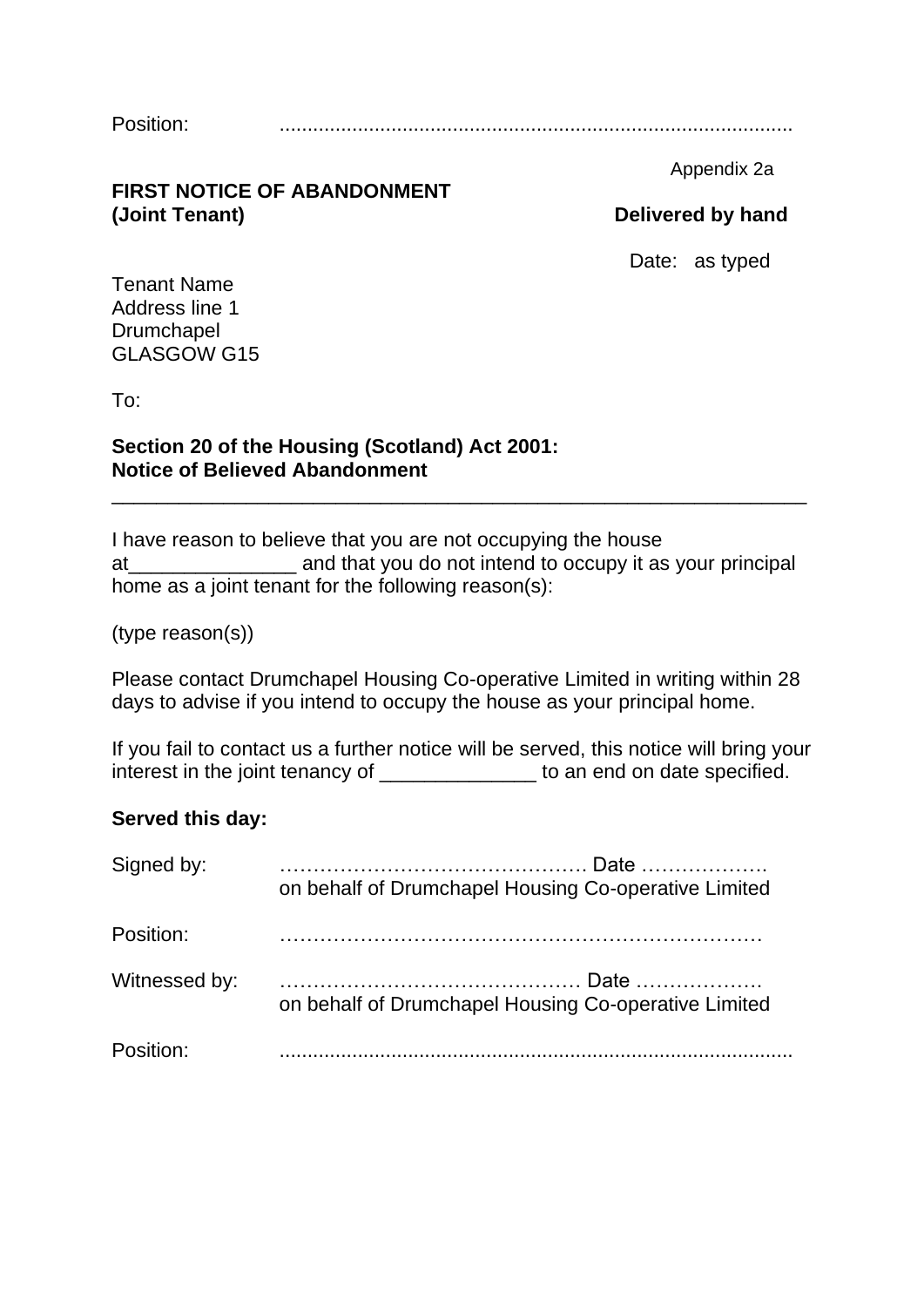Appendix 2b

**Delivered by hand** Date: as typed

Tenant Name Address line 1 **Drumchapel** GLASGOW G15

To:

#### **Section 20 of the Housing (Scotland) Act 2001: Abandonment of a house by joint tenant**

Drumchapel Housing Co-operative Limited has reason to believe that the joint tenant, **Example 2** is not occupying the house and does not intend occupying the house as his/her principal home.

\_\_\_\_\_\_\_\_\_\_\_\_\_\_\_\_\_\_\_\_\_\_\_\_\_\_\_\_\_\_\_\_\_\_\_\_\_\_\_\_\_\_\_\_\_\_\_\_\_\_\_\_\_\_\_\_\_\_\_\_\_\_

We have served a First Notice of Abandonment (copy enclosed) to the joint tenant, he/she must inform us in writing within 28 days of the notice if he/she intends to occupy the house. If the joint tenant does not contact us a further notice will be served advising him/her that their interest in the tenancy will be terminated.

Should you wish to discuss the contents of this letter please do not hesitate to contact me.

Yours sincerely

**Name Housing Officer**

**Enc(1)**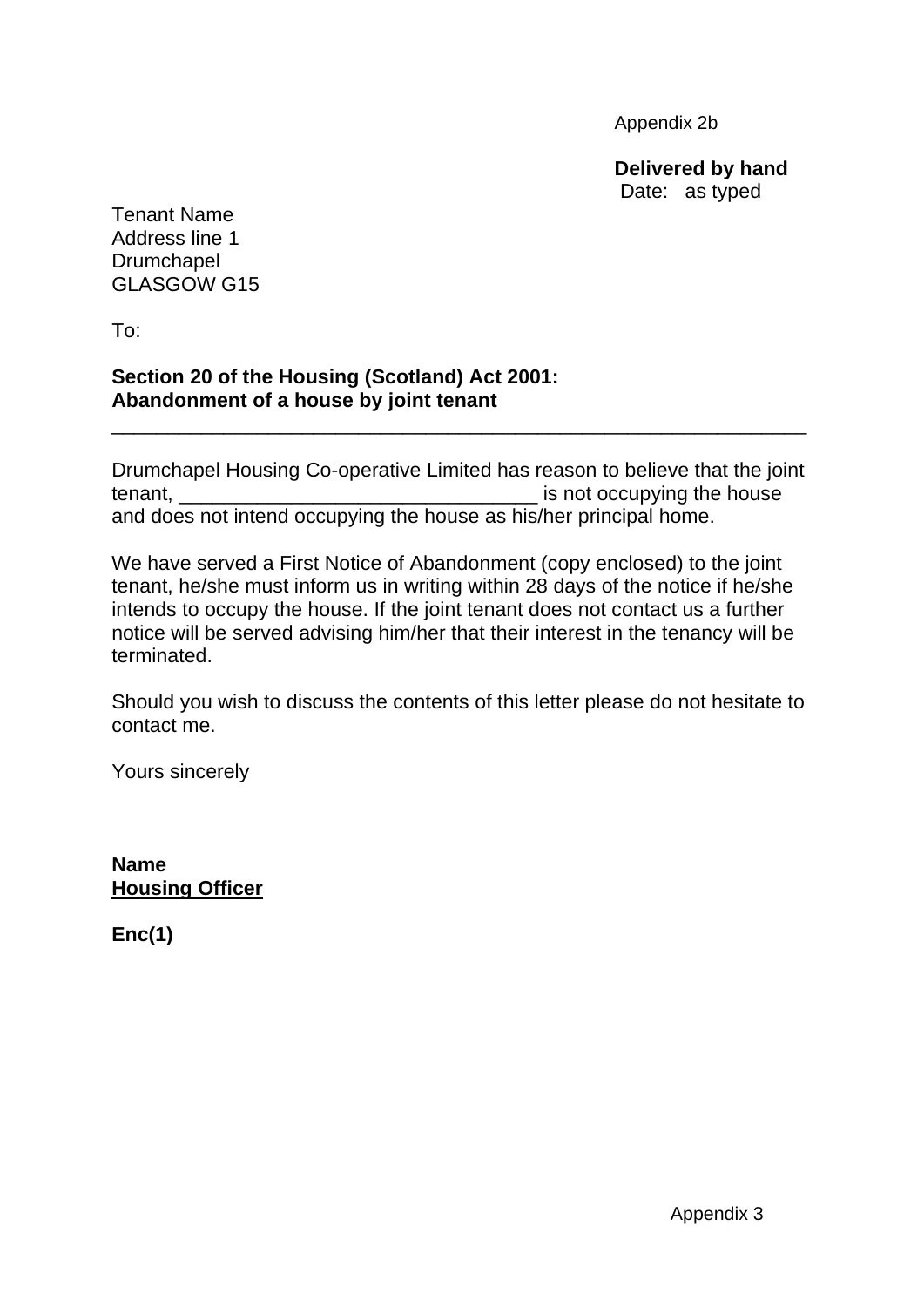#### **FINAL NOTICE OF ABANDONMENT**

#### **Delivered by Hand** Delivered by Hand

Name Address Line 1 Drumchapel GLASGOW G15

To:

#### **Section 17- 21 of the Housing (Scotland) Act 2001: Notice of Termination of Scottish Secure Tenancy**

On Drumchapel Housing Co-operative Limited served on you a notice requiring you to inform us in writing within 28 days that you intended to occupy the house at \_\_\_\_\_\_\_\_\_\_\_\_\_\_\_\_\_\_\_\_\_\_\_\_\_\_\_\_\_\_\_\_\_\_ as your principal home.

\_\_\_\_\_\_\_\_\_\_\_\_\_\_\_\_\_\_\_\_\_\_\_\_\_\_\_\_\_\_\_\_\_\_\_\_\_\_\_\_\_\_\_\_\_\_\_\_\_\_\_\_\_\_\_\_\_\_\_\_\_

Drumchapel Housing Co-operative Limited is now satisfied that the house is unoccupied and that you do not intend to occupy it as your home. We therefore give you notice that the tenancy has been terminated with immediate effect.

| Signed by:    | on behalf of Drumchapel Housing Co-operative Limited |
|---------------|------------------------------------------------------|
| Position:     |                                                      |
| Witnessed by: | on behalf of Drumchapel Housing Co-operative Limited |
| Position:     |                                                      |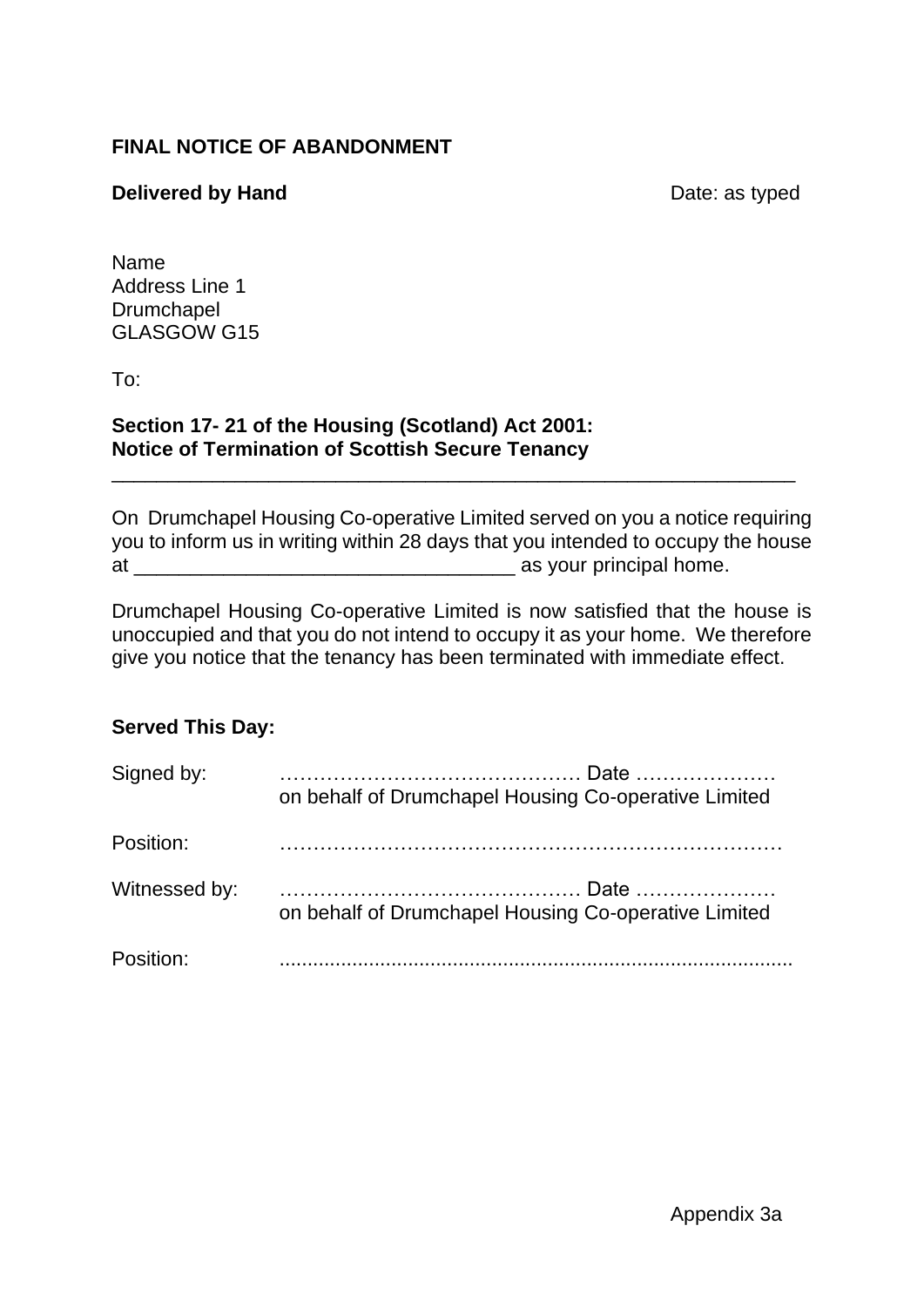#### **FINAL NOTICE OF ABANDONMENT (Joint Tenant)**

#### **Delivered by Hand** Delivered by Hand

Name Address Line 1 Drumchapel GLASGOW G15

#### To: **Housing (Scotland) Act 2001, Section 20 (3) Notice: Termination of Interest in Scottish Secure Tenancy**

On **On Drumchapel Housing Co-operative Limited** served on you a notice requiring you to inform us in writing within 28 days that you intended to occupy the house at  $\blacksquare$ principal home as a joint tenant.

\_\_\_\_\_\_\_\_\_\_\_\_\_\_\_\_\_\_\_\_\_\_\_\_\_\_\_\_\_\_\_\_\_\_\_\_\_\_\_\_\_\_\_\_\_\_\_\_\_\_\_\_\_\_\_\_\_\_\_\_\_\_

You have failed to contact us and Drumchapel Housing Co-operative Limited is now satisfied that you are not occupying the house and do not intend to occupy it as your principal home. I am therefore serving you a further notice bringing your interest in \_\_\_\_\_\_\_\_\_\_\_\_\_\_\_\_\_\_\_\_\_\_\_\_\_\_\_\_\_\_\_\_ to an end on \_\_\_\_\_\_\_\_\_\_\_(date, 8 weeks plus one day from date of this notice).

| Signed by:    |                                                      |  |  |
|---------------|------------------------------------------------------|--|--|
|               | on behalf of Drumchapel Housing Co-operative Limited |  |  |
| Position:     |                                                      |  |  |
| Witnessed by: | on behalf of Drumchapel Housing Co-operative Limited |  |  |
| Position:     |                                                      |  |  |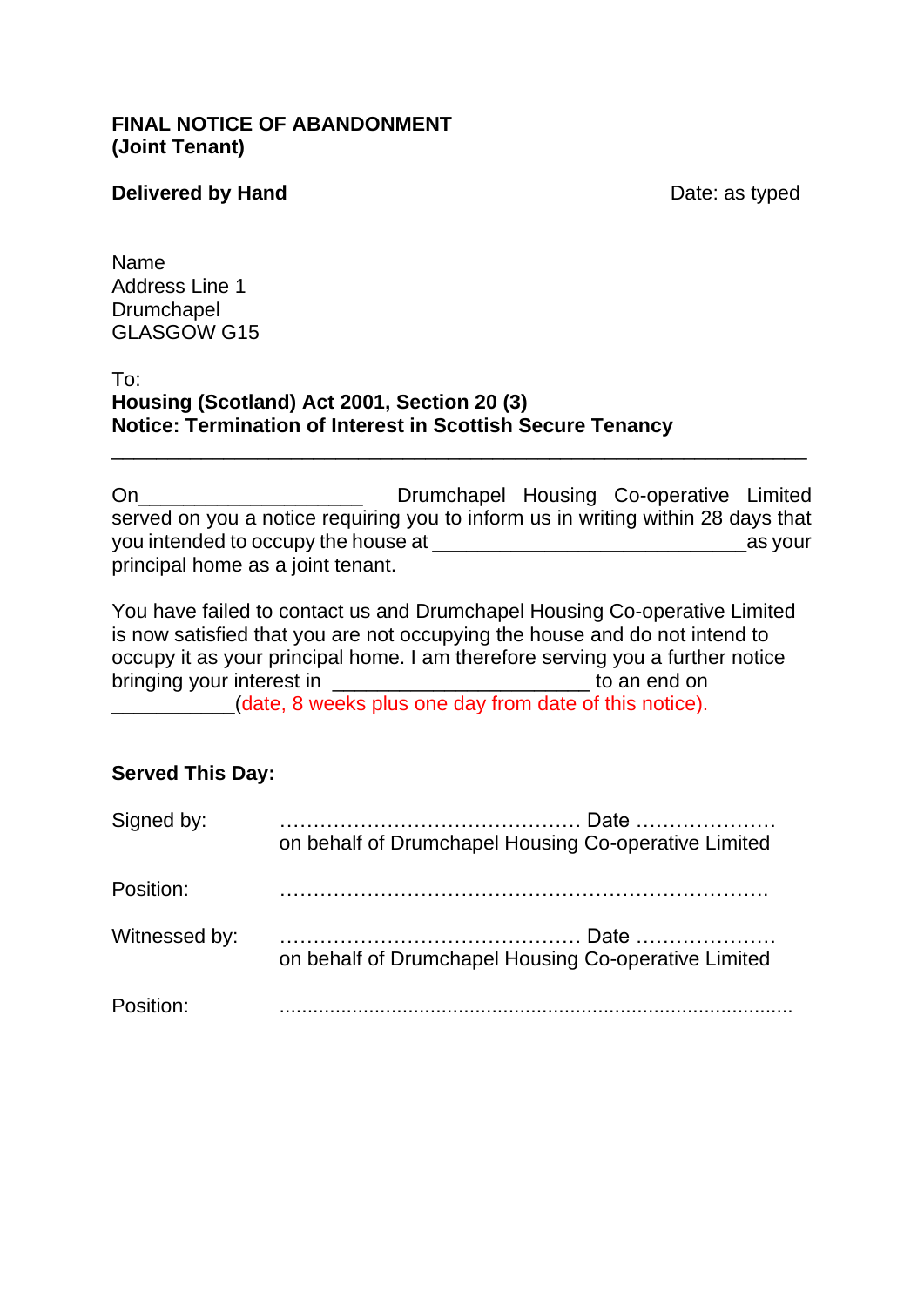Appendix 3b

**Delivered by hand**

Date: as typed

Tenant Name Address line 1 **Drumchapel** GLASGOW G15

To:

#### **Section 20 of the Housing (Scotland) Act 2001: Abandonment of a house by joint tenant**

As per our letter dated **Abandonment** a Final Notice of Abandonment (copy enclosed has been served to the joint tenant \_\_\_\_\_\_\_\_\_\_\_\_\_\_\_\_\_\_\_\_\_.

\_\_\_\_\_\_\_\_\_\_\_\_\_\_\_\_\_\_\_\_\_\_\_\_\_\_\_\_\_\_\_\_\_\_\_\_\_\_\_\_\_\_\_\_\_\_\_\_\_\_\_\_\_\_\_\_\_\_\_\_\_\_

The joint tenant's interest in the house will be brought to an end on \_\_\_\_\_. On this date you will become the sole tenant, you are not required to sign a new tenancy agreement.

Should you wish to discuss the contents of this letter please do not hesitate to contact me.

Yours sincerely

**Name Housing Officer**

**Enc(1)**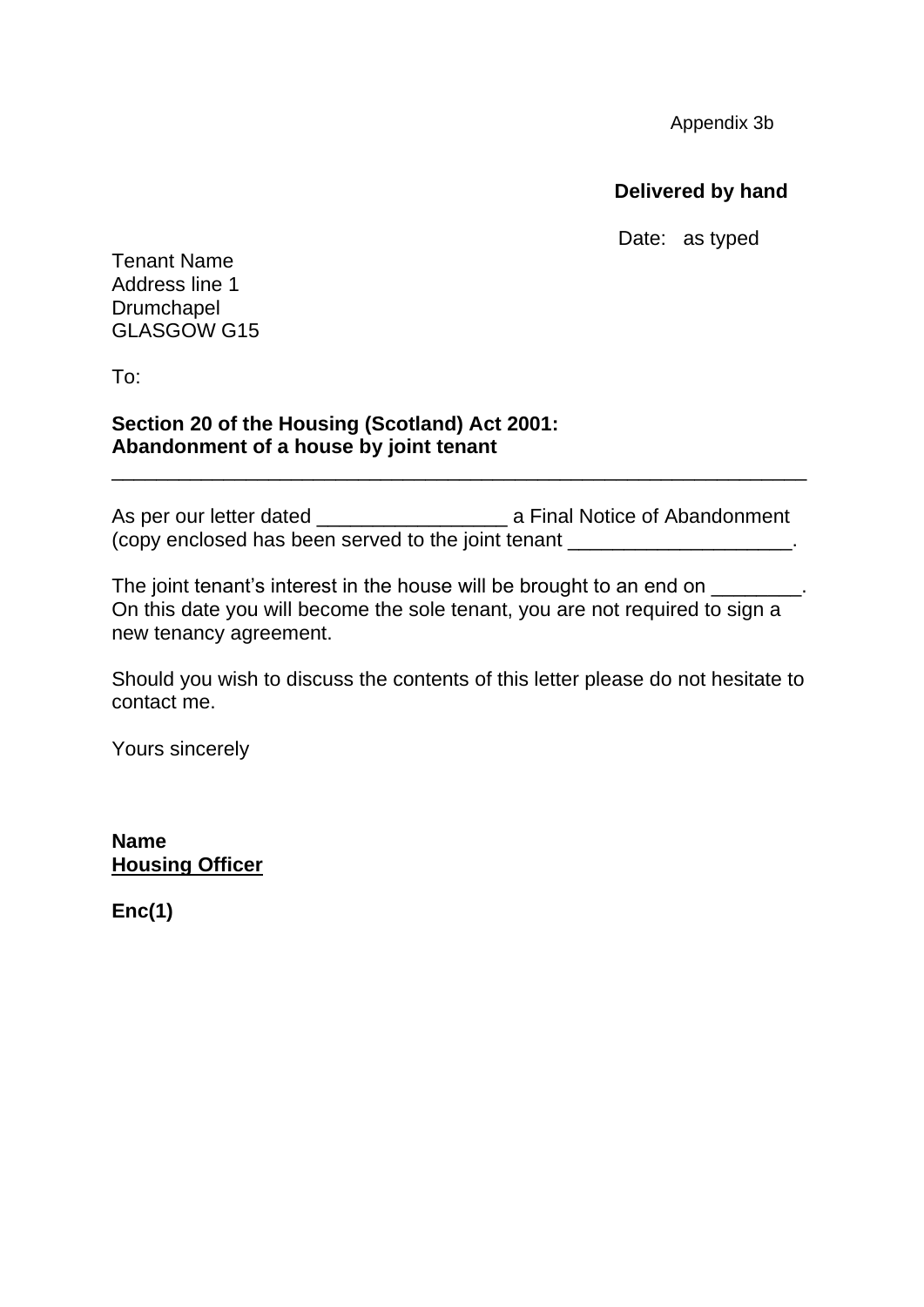

# **INVENTORY OF PROPERTY FOUND IN ABANDONED HOUSE**

| <b>Address</b>     |  |
|--------------------|--|
| Date of Inspection |  |

| <b>Living Room:</b>        |  |
|----------------------------|--|
|                            |  |
|                            |  |
| <b>Hall and Staircase:</b> |  |
|                            |  |
|                            |  |
|                            |  |
| Kitchen:                   |  |
|                            |  |
|                            |  |
|                            |  |
| <b>Bathroom:</b>           |  |
|                            |  |
|                            |  |
| Bedroom 1:                 |  |
|                            |  |
|                            |  |
|                            |  |
| Bedroom 2:                 |  |
|                            |  |
|                            |  |
| Bedroom 3:                 |  |
|                            |  |
|                            |  |
|                            |  |
| Garden/Veranda:            |  |
|                            |  |
|                            |  |
| Other:                     |  |
|                            |  |
|                            |  |
|                            |  |
|                            |  |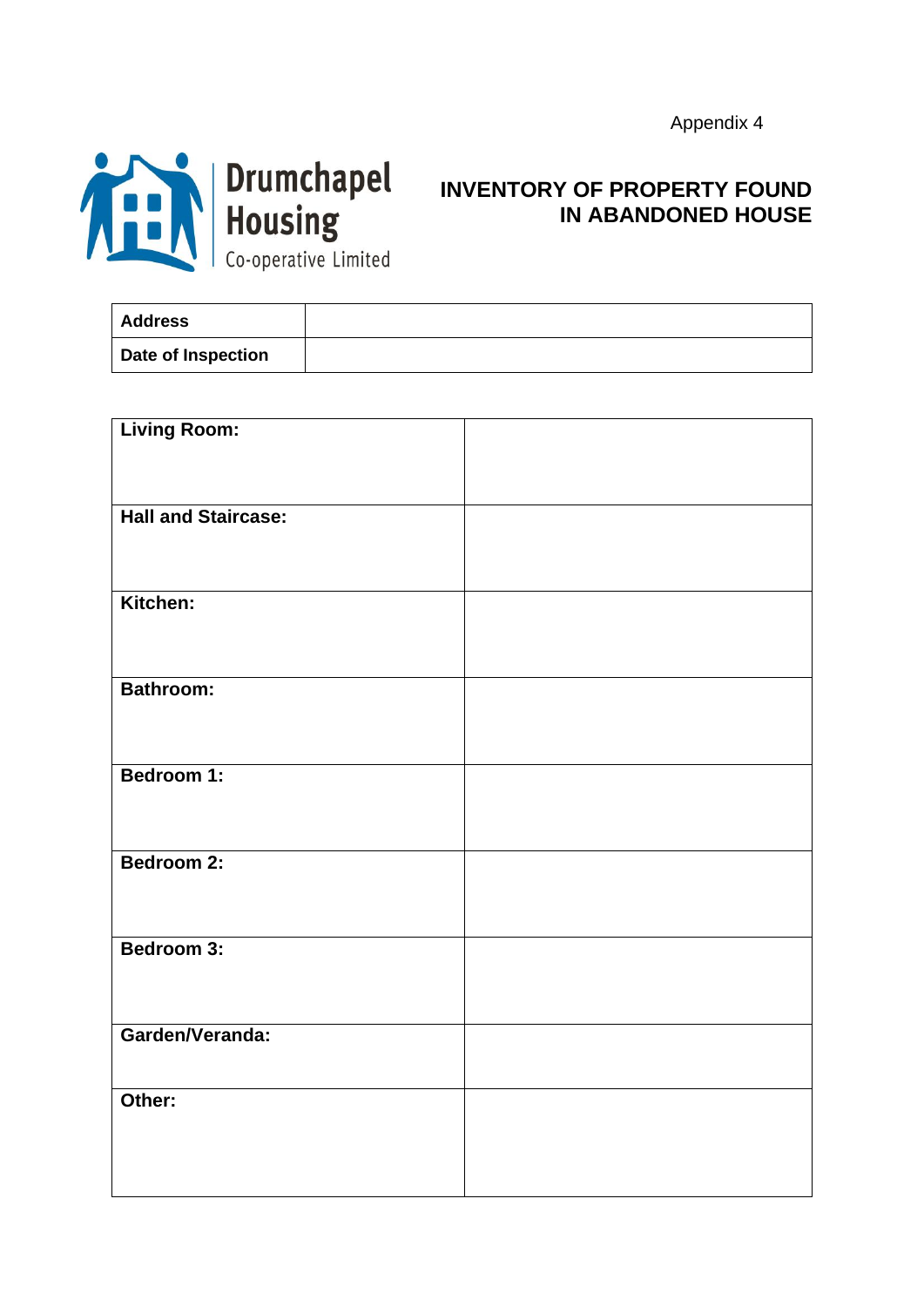| Signed:   |  |
|-----------|--|
| Position: |  |
| Date:     |  |
|           |  |
| Position: |  |
| Date:     |  |

#### **RECOMMENDATION FOR STORAGE OR DISPOSAL:**

#### **COMMENTS:**

| Signed: |  |  |
|---------|--|--|
|         |  |  |
| Date:   |  |  |

#### **SENIOR OFFICER/MANAGER RECCOMENDATIONS:**

| Signed: |  |
|---------|--|
| Date:   |  |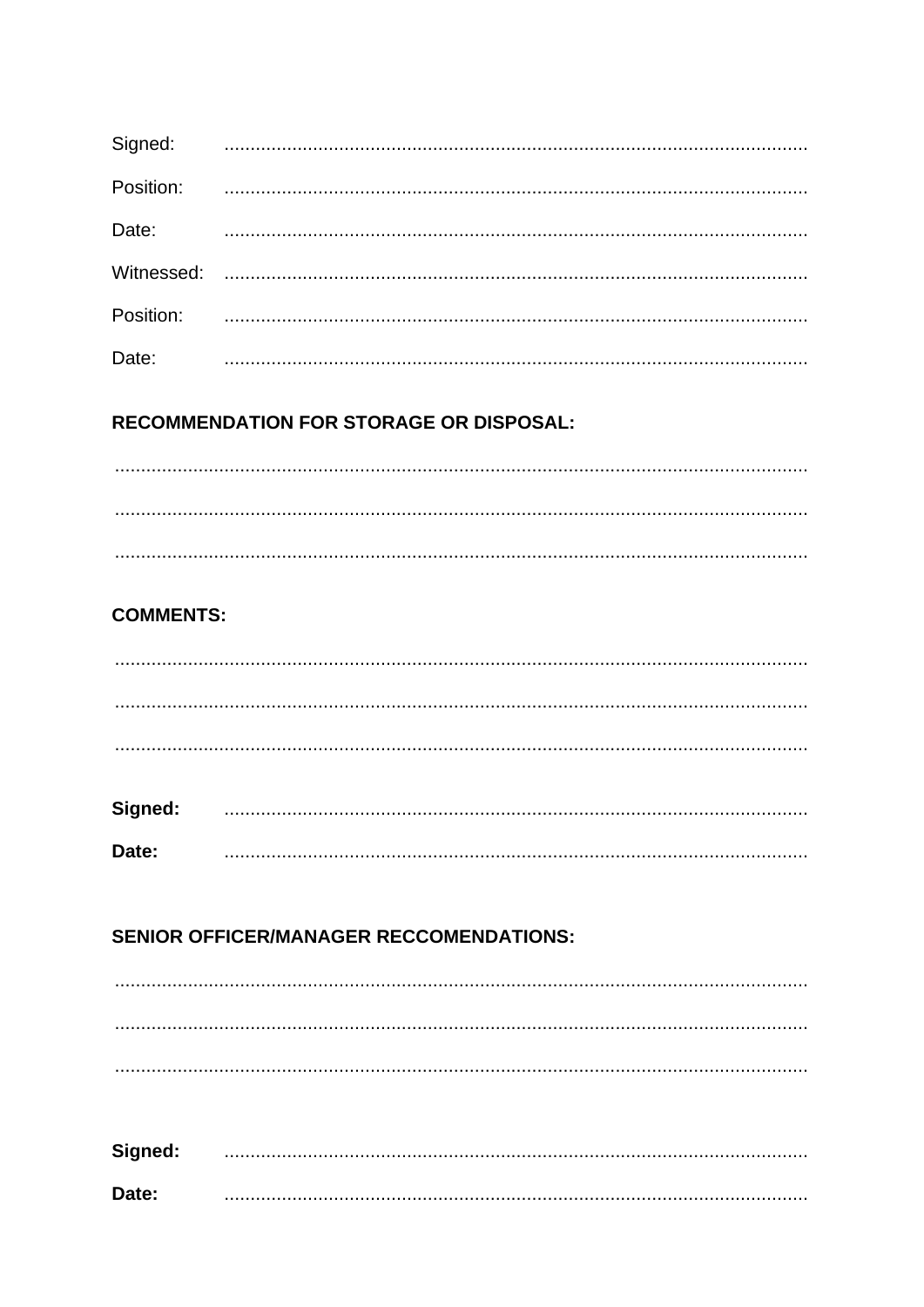#### **Property Notice Delivered by hand**

Date: as typed

Tenant Name Address line 1 **Drumchapel** GLASGOW G15

To:

#### **Section 18 of the Housing (Scotland) Act 2001 The Scottish Secure Tenancies (Abandoned Property) Order 2002**

When Drumchapel Housing Co-operative Limited took possession of your house, \_\_\_\_\_\_\_\_\_\_\_\_\_\_\_\_\_\_\_\_\_\_\_\_\_\_\_\_\_\_\_\_\_ on

\_\_\_\_\_\_\_\_\_\_\_\_\_\_\_\_\_\_\_\_\_\_\_\_\_\_\_\_\_\_\_\_\_\_\_\_\_\_\_\_\_\_\_\_\_\_\_\_\_\_\_\_\_\_\_\_\_\_\_\_\_\_

some property belonging to you was found in the house, please see enclosed inventory. The property was removed and has been placed into storage. If you wish to collect the property, please contact this office.

Such property is available on production of identification for delivery into you, or your agent's, hands. You will be required to pay the cost for the transport and storage of the property prior to it being released to you, the approximate cost will be £

Please note if the property listed on the inventory is not collected on or before \_\_\_\_\_\_\_\_\_\_\_\_\_\_\_\_, the property will be disposed of by Drumchapel Housing Co-operative Limited.

| Signed by:    | on behalf of Drumchapel Housing Co-operative Limited |
|---------------|------------------------------------------------------|
| Position:     |                                                      |
| Witnessed by: | on behalf of Drumchapel Housing Co-operative Limited |
| Position:     |                                                      |